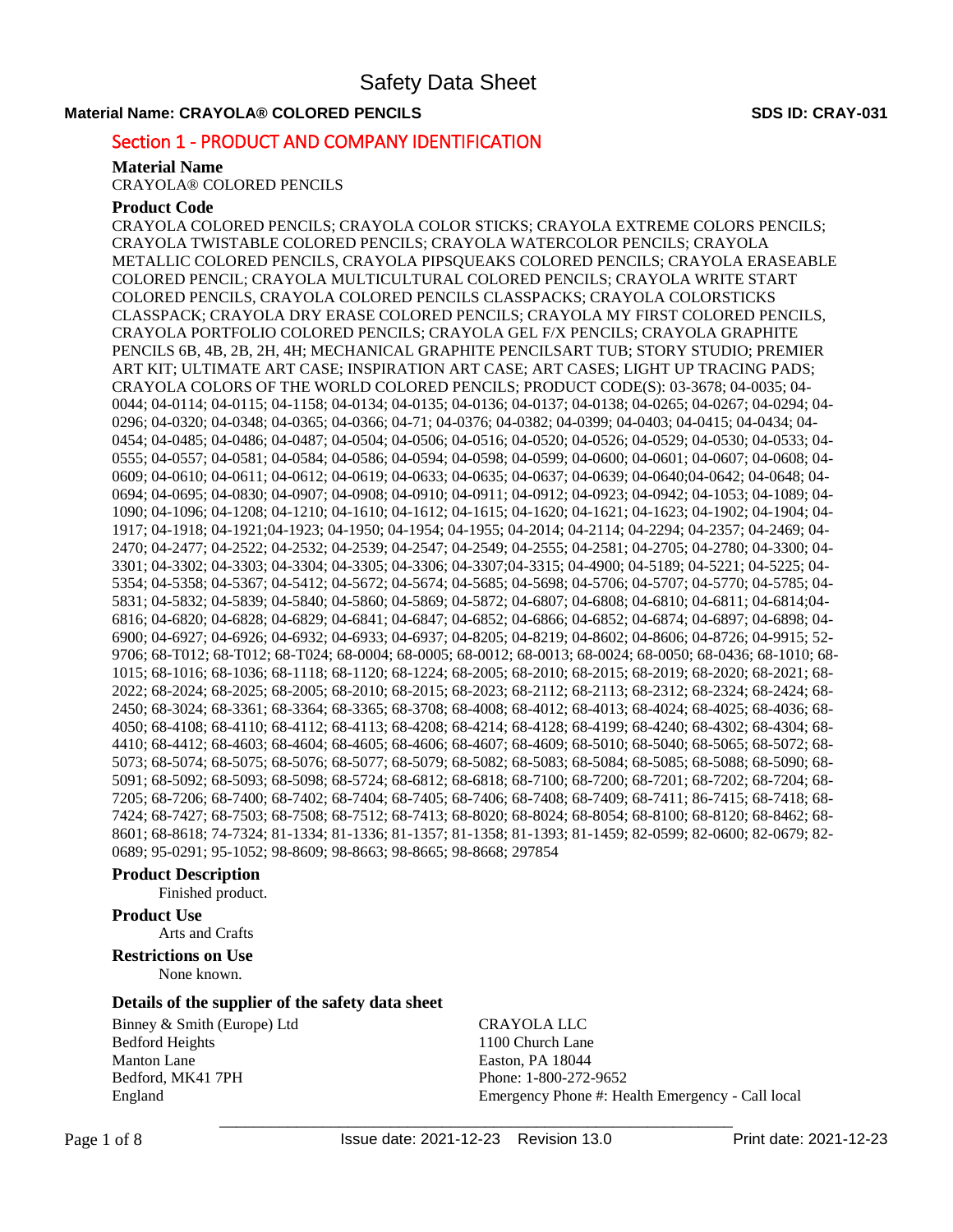## **Material Name: CRAYOLA® COLORED PENCILS SDS ID: CRAY-031**

Phone: +44 (0)1234 363014 E-mail: support@crayola.com POISON CONTROL E-mail: support@crayola.com

## Section 2 - HAZARDS IDENTIFICATION

## **Classification in accordance with paragraph (d) of 29 CFR 1910.1200.**

None needed according to classification criteria.

## **GHS Label Elements**

**Symbol(s)** 

None needed according to classification criteria.

## **Signal Word**

None needed according to classification criteria

## **Hazard Statement(s)**

None needed according to classification criteria.

## **Precautionary Statement(s)**

## **Prevention**

None needed according to classification criteria.

## **Response**

None needed according to classification criteria.

#### **Storage**

None needed according to classification criteria.

#### **Disposal**

Dispose of contents/container in accordance with local/regional/national/international regulations.

## Section 3 - COMPOSITION / INFORMATION ON INGREDIENTS

| CAS           | <b>Component Name</b>                                                                                                                                                                                                    | <b>Percent</b> |
|---------------|--------------------------------------------------------------------------------------------------------------------------------------------------------------------------------------------------------------------------|----------------|
| Not available | Product has been certified as nontoxic by the Art $\&$<br>Creative Materials Institute, Inc. and conforms to ASM<br>D 4236 standard practice for labeling art materials for<br>acute and chronic adverse health hazards. | $60-100$       |

## **Component Related Regulatory Information**

The chemical identity and/or percentage of composition is being withheld as a trade secret.

## Section 4 - FIRST AID MEASURES

## **Inhalation**

It is unlikely that emergency treatment will be required. Remove from exposure. Get medical attention, if needed.

## **Skin**

It is unlikely that emergency treatment will be required. If adverse effects occur, wash with soap or mild detergent and large amounts of water. Get medical attention, if needed.

## **Eyes**

It is unlikely that emergency treatment will be required. Flush eyes with plenty of water for at least 15 minutes. If eye irritation persists: Get medical advice/attention.

## **Ingestion**

Call a poison control center or doctor immediately for treatment advice.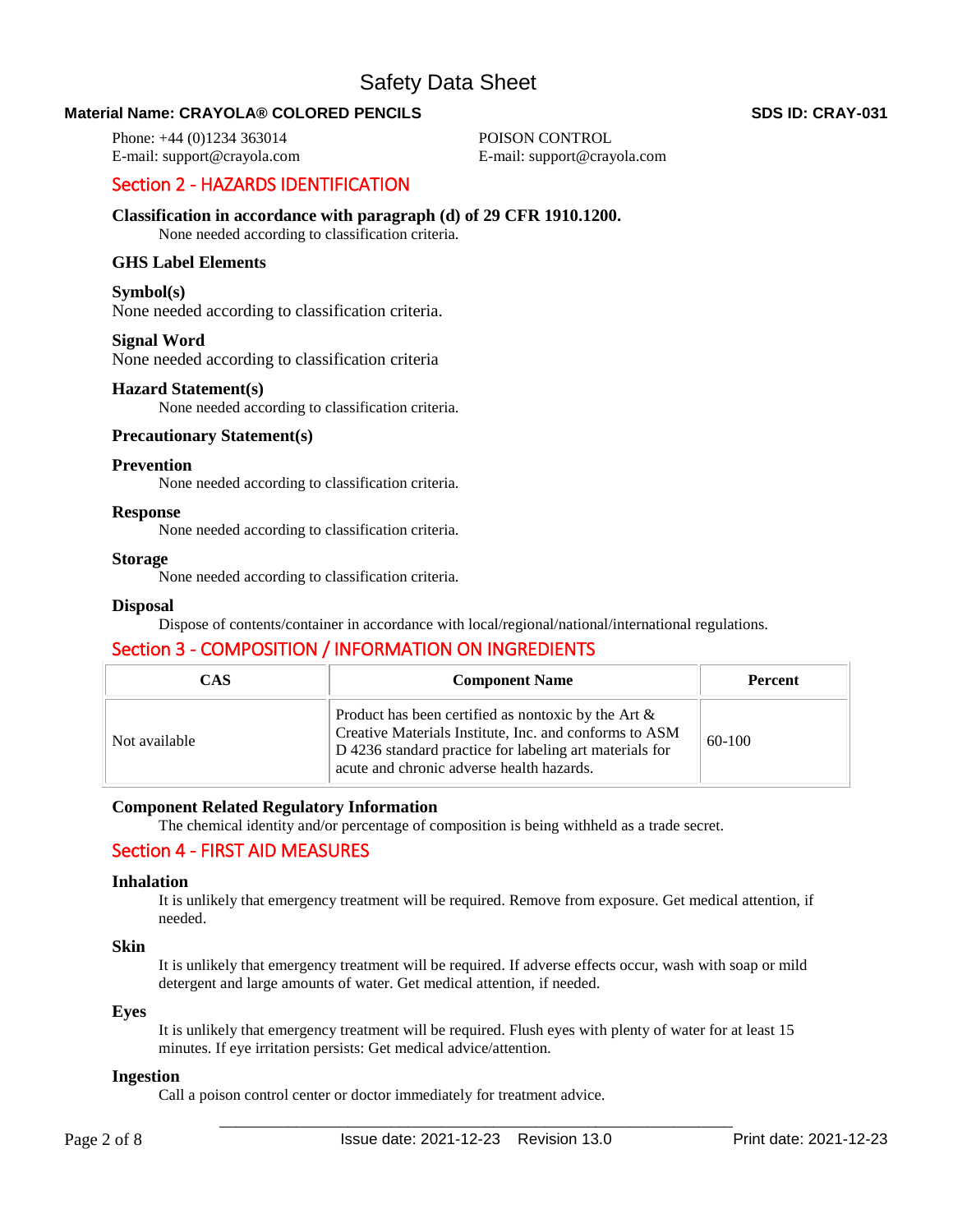## **Material Name: CRAYOLA® COLORED PENCILS SDS ID: CRAY-031**

## **Most Important Symptoms/Effects**

## **Acute**

No information on significant adverse effects.

## **Delayed**

No information on significant adverse effects.

**Indication of any immediate medical attention and special treatment needed**  Treat symptomatically and supportively.

## Section 5 - FIRE FIGHTING MEASURES

## **Extinguishing Media**

## **Suitable Extinguishing Media**

Water carbon dioxide, regular dry chemical, regular foam,

## **Unsuitable Extinguishing Media**

None known.

## **Hazardous Combustion Products**

Oxides of carbon.

## **Advice for firefighters**

Slight fire hazard.

## **Fire Fighting Measures**

Move container from fire area if it can be done without risk. Avoid inhalation of material or combustion byproducts. Stay upwind and keep out of low areas.

## **Special Protective Equipment and Precautions for Firefighters**

Wear protective clothing and equipment suitable for the surrounding fire.

## Section 6 - ACCIDENTAL RELEASE MEASURES

## **Personal Precautions, Protective Equipment and Emergency Procedures**

Wear personal protective clothing and equipment, see Section 8.

## **Methods and Materials for Containment and Cleaning Up**

Stop leak if possible without personal risk. Collect spilled material in appropriate container for disposal.

## **Environmental Precautions**

Avoid release to the environment.

## Section 7 - HANDLING AND STORAGE

## **Precautions for Safe Handling**

Wash thoroughly after handling. Use methods to minimize dust.

## **Conditions for Safe Storage, Including any Incompatibilities**

None needed according to classification criteria. Store and handle in accordance with all current regulations and standards. See original container for storage recommendations. Keep separated from incompatible substances.

## **Incompatible Materials**

oxidizing materials

## Section 8 - EXPOSURE CONTROLS / PERSONAL PROTECTION

## **Component Exposure Limits**

The following constituents are the only constituents of the product which have a PEL, TLV or other recommended exposure limit. At this time, the other constituents have no known exposure limits.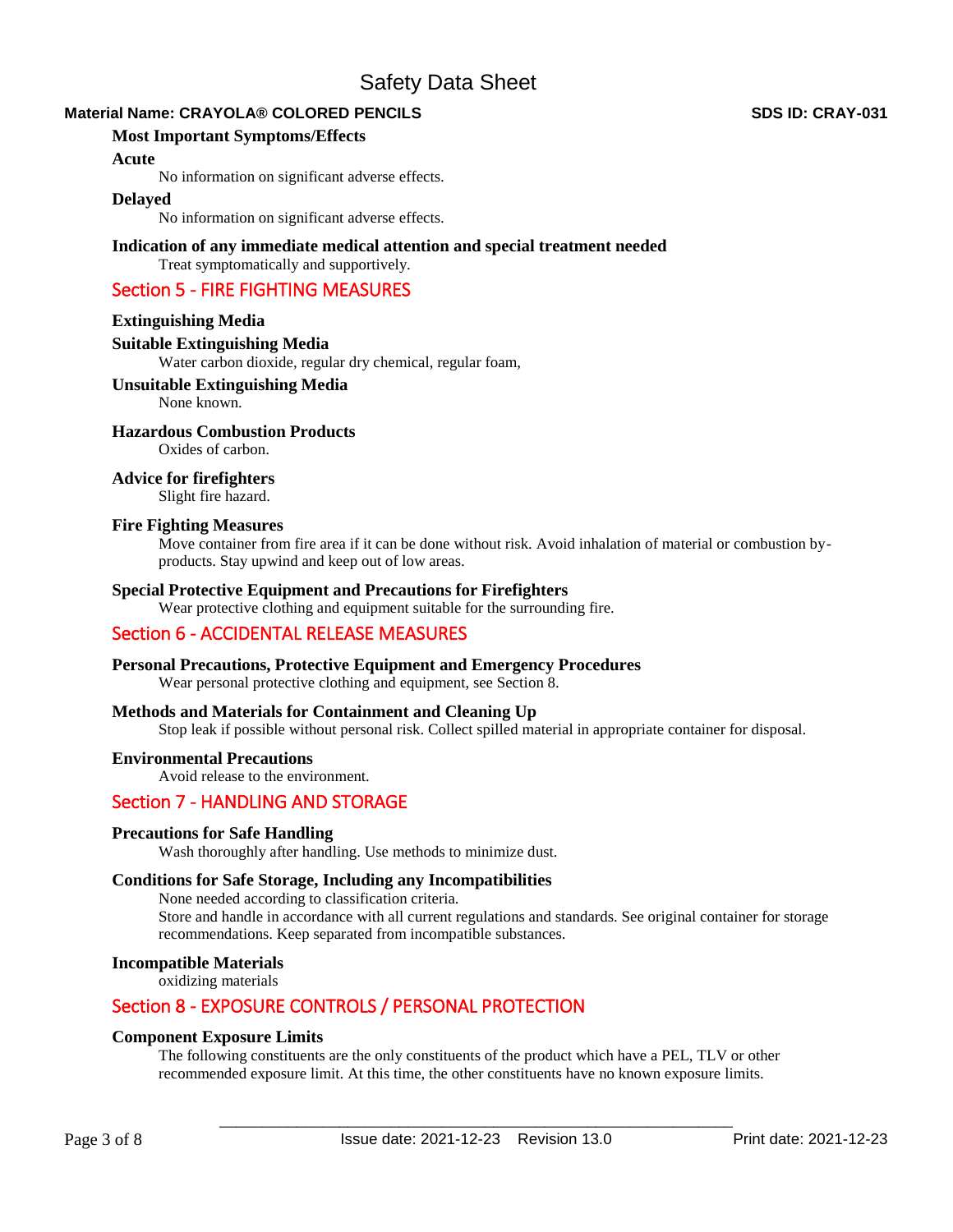## **Material Name: CRAYOLA® COLORED PENCILS SDS ID: CRAY-031**

#### **ACGIH - Threshold Limit Values - Biological Exposure Indices (BEI)**

There are no biological limit values for any of this product's components.

#### **Engineering Controls**

Based on available information, additional ventilation is not required.

## **Individual Protection Measures, such as Personal Protective Equipment**

#### **Eye/face protection**

Eye protection not required under normal conditions.

## **Skin Protection**

Protective clothing is not required under normal conditions.

#### **Respiratory Protection**

No respirator is required under normal conditions of use. Under conditions of frequent use or heavy exposure, respiratory protection may be needed (EN 137).

#### **Glove Recommendations**

Protective gloves are not required under normal conditions.

## Section 9 - PHYSICAL AND CHEMICAL PROPERTIES

| <b>Appearance</b>                         | multiple various colors               | <b>Physical State</b>                             | solid                   |
|-------------------------------------------|---------------------------------------|---------------------------------------------------|-------------------------|
| Odor                                      | Wood odor                             | Color                                             | multiple                |
| <b>Odor Threshold</b>                     | (Mild)                                | pH                                                | <b>Not</b><br>available |
| <b>Melting Point</b>                      | Not available                         | <b>Boiling Point</b>                              | 100 °C                  |
| <b>Boiling Point Range</b>                | Not available                         | <b>Freezing point</b>                             | <b>Not</b><br>available |
| <b>Evaporation Rate</b>                   | Not available                         | Flammability (solid, gas)                         | <b>Not</b><br>available |
| <b>Autoignition</b><br><b>Temperature</b> | Not available                         | <b>Flash Point</b>                                | <b>Not</b><br>available |
| <b>Lower Explosive</b><br>Limit           | Not available                         | <b>Decomposition</b><br>temperature               | <b>Not</b><br>available |
| <b>Upper Explosive</b><br>Limit           | Not available                         | <b>Vapor Pressure</b>                             | <b>Not</b><br>available |
| <b>Vapor Density</b><br>$(air=1)$         | Not available                         | <b>Specific Gravity (water=1)</b>                 | <b>Not</b><br>available |
| <b>Water Solubility</b>                   | (Insoluble)                           | <b>Partition coefficient: n-</b><br>octanol/water | <b>Not</b><br>available |
| <b>Viscosity</b>                          | Not available                         | <b>Kinematic viscosity</b>                        | <b>Not</b><br>available |
| <b>Solubility (Other)</b>                 | Not available                         | <b>Density</b>                                    | $8.8 - 9.3$<br>lbs/gal  |
| <b>Physical Form</b>                      | Solid core in wood or<br>plastic case | <b>Molecular Weight</b>                           | <b>Not</b><br>available |

#### **Other Information**

No data available.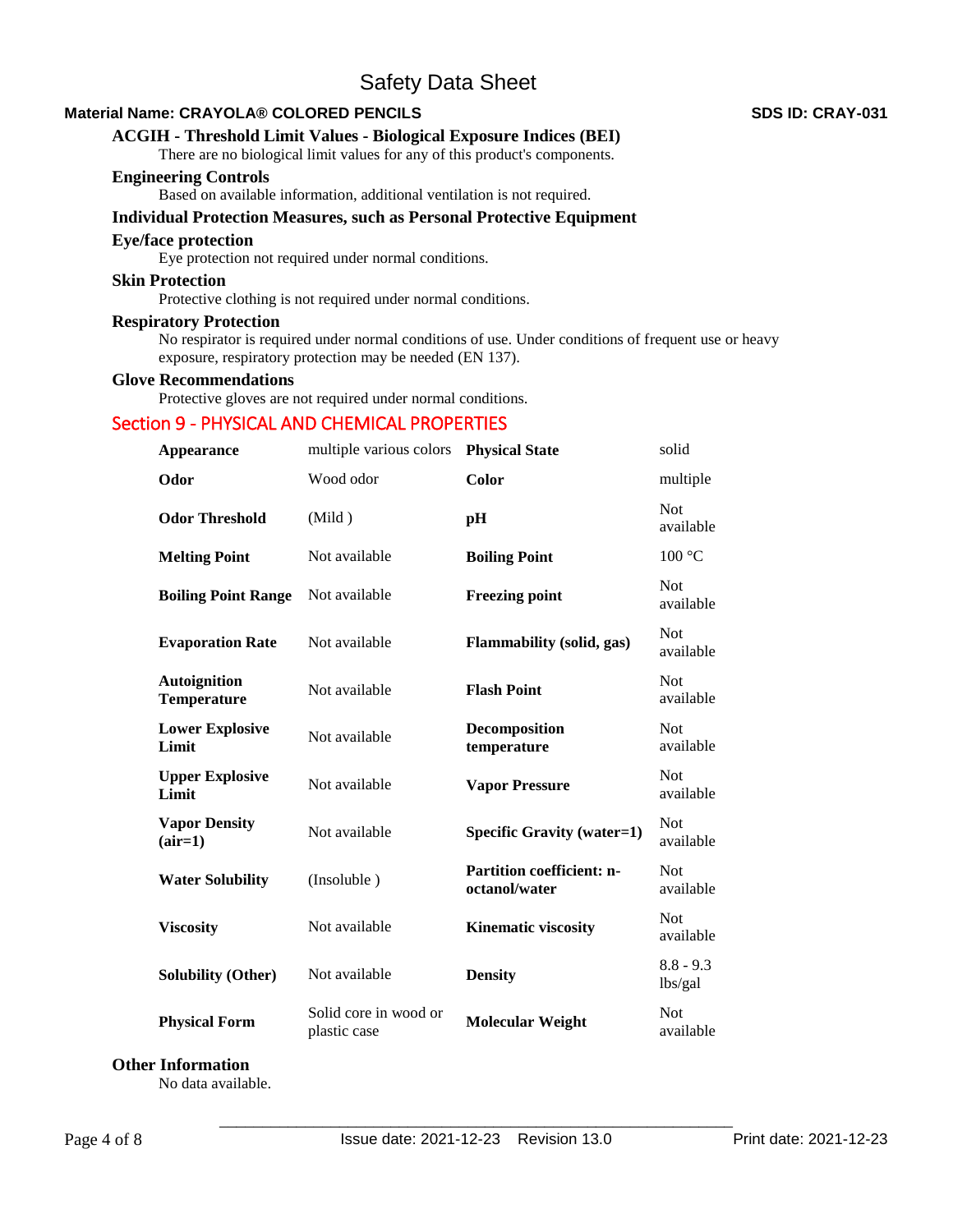## **Material Name: CRAYOLA® COLORED PENCILS SDS ID: CRAY-031**

## Section 10 - STABILITY AND REACTIVITY

## **Reactivity**

No hazard expected.

## **Chemical Stability**

Stable at normal temperatures and pressure.

#### **Possibility of Hazardous Reactions** Will not polymerize.

## **Conditions to Avoid**

None reported.

## **Incompatible Materials**

oxidizing materials

## **Hazardous decomposition products**

Oxides of carbon.

## **Thermal decomposition products**

Oxides of carbon

## Section 11 - TOXICOLOGICAL INFORMATION

## **Information on Likely Routes of Exposure**

## **Inhalation**

No information on significant adverse effects.

#### **Skin Contact**

No information on significant adverse effects.

## **Eye Contact**

No information on significant adverse effects.

#### **Ingestion**

No information on significant adverse effects.

## **Acute and Chronic Toxicity**

## **Component Analysis - LD50/LC50**

The components of this material have been reviewed in various sources and no selected endpoints have been identified.

## **Product Toxicity Data**

## **Acute Toxicity Estimate**

No data available.

## **Immediate Effects**

No information on significant adverse effects.

## **Delayed Effects**

No information on significant adverse effects.

## **Irritation/Corrosivity Data**

None

## **Respiratory Sensitization**

No information available for the product.

## **Dermal Sensitization**

No information available for the product.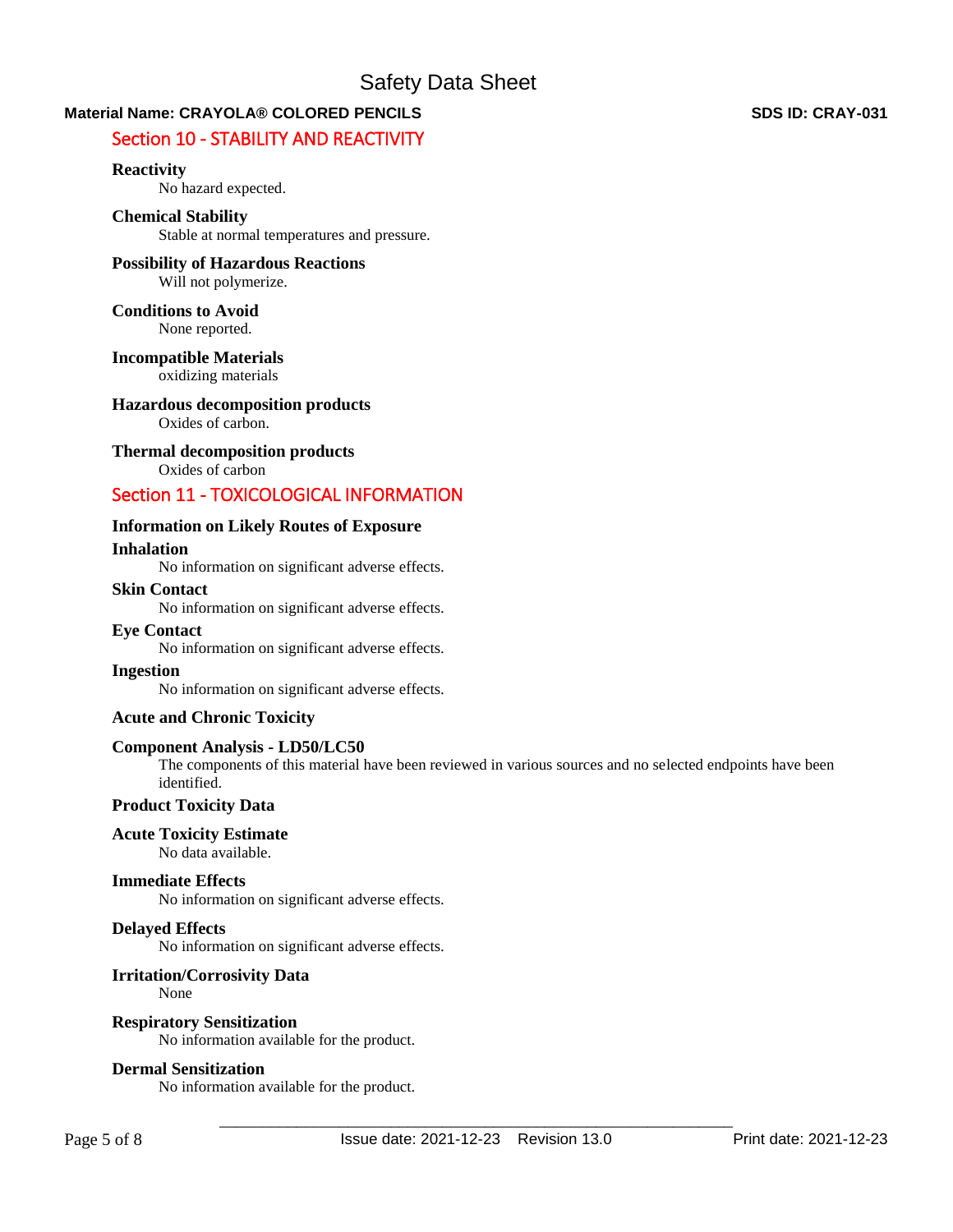## **Material Name: CRAYOLA® COLORED PENCILS SDS ID: CRAY-031**

## **Component Carcinogenicity**

None of this product's components are listed by ACGIH, IARC, NTP, DFG or OSHA.

## **Germ Cell Mutagenicity**

No information available for the product.

## **Tumorigenic Data**

No data available

## **Reproductive Toxicity**

No information available for the product.

## **Specific Target Organ Toxicity - Single Exposure**

No target organs identified.

## **Specific Target Organ Toxicity - Repeated Exposure**

No target organs identified.

## **Aspiration hazard**

No data available.

## **Medical Conditions Aggravated by Exposure**

No data available.

## Section 12 - ECOLOGICAL INFORMATION

## **Ecotoxicity**

No information available for the product.

## **Component Analysis - Aquatic Toxicity**

No LOLI ecotoxicity data are available for this product's components.

## **Persistence and Degradability**

No information available for the product.

## **Bioaccumulative Potential**

No information available for the product.

## **Mobility**

No information available for the product.

**Other Toxicity**

No data available.

## Section 13 - DISPOSAL CONSIDERATIONS

## **Disposal Methods**

Dispose of contents/container in accordance with local/regional/national/international regulation.

#### **Component Waste Numbers**

The U.S. EPA has not published waste numbers for this product's components.

## Section 14 - TRANSPORT INFORMATION

**US DOT Information: UN/NA #:** Not regulated

**IATA Information: UN#:** Not regulated

**ICAO Information: UN#:** Not regulated

Page 6 of 8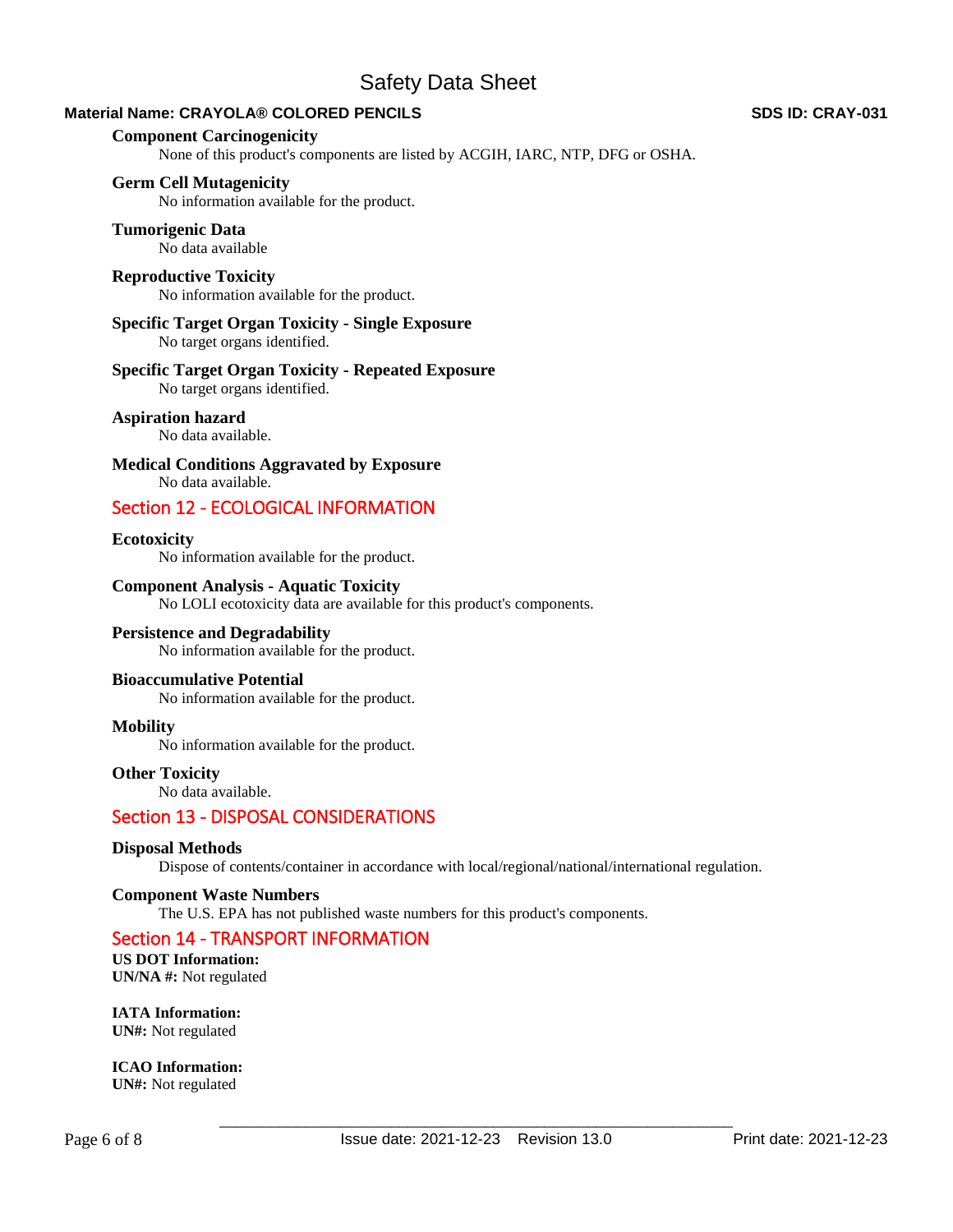## **Material Name: CRAYOLA® COLORED PENCILS SDS ID: CRAY-031**

## **IMDG Information:**

**UN#:** Not regulated

## **International Bulk Chemical Code**

This material does not contain any chemicals required by the IBC Code to be identified as dangerous chemicals in bulk.

## Section 15 - REGULATORY INFORMATION

#### **U.S. Federal Regulations**

None of this product's components are listed under SARA Sections 302/304 (40 CFR 355 Appendix A), SARA Section 313 (40 CFR 372.65), CERCLA (40 CFR 302.4), TSCA 12(b), or require an OSHA process safety plan.

## **SARA Section 311/312 (40 CFR 370 Subparts B and C) reporting categories**

No hazard categories applicable.

## **U.S. State Regulations**

None of this product's components are listed on the state lists from CA, MA, MN, NJ or PA.

## **California Safe Drinking Water and Toxic Enforcement Act (Proposition 65)**

Not listed under California Proposition 65.

## **Component Analysis - Inventory**

#### **U.S. Inventory (TSCA)**

All of the components of this product are listed on the TSCA Inventory. All components of this product are listed on the DSL.

## Section 16 - OTHER INFORMATION

## **NFPA Ratings**

Health: 0 Fire: 0 Instability: 0 Hazard Scale:  $0 =$  Minimal  $1 =$  Slight  $2 =$  Moderate  $3 =$  Serious  $4 =$  Severe

## **Summary of Changes**

10/13/2021 - Update to Section(s) 1.

## **Key / Legend**

ACGIH - American Conference of Governmental Industrial Hygienists; ADR - European Road Transport; AU - Australia; BOD - Biochemical Oxygen Demand; C - Celsius; CA - Canada; CA/MA/MN/NJ/PA - California/Massachusetts/Minnesota/New Jersey/Pennsylvania\*; CAS - Chemical Abstracts Service; CERCLA - Comprehensive Environmental Response, Compensation, and Liability Act; CFR - Code of Federal Regulations (US); CLP - Classification, Labelling, and Packaging; CN - China; CPR - Controlled Products Regulations; DFG - Deutsche Forschungsgemeinschaft; DOT - Department of Transportation; DSD - Dangerous Substance Directive; DSL - Domestic Substances List; EC – European Commission; EEC - European Economic Community; EIN - European Inventory of (Existing Commercial Chemical Substances); EINECS - European Inventory of Existing Commercial Chemical Substances; ENCS - Japan Existing and New Chemical Substance Inventory; EPA - Environmental Protection Agency; EU - European Union; F - Fahrenheit; F - Background (for Venezuela Biological Exposure Indices); IARC - International Agency for Research on Cancer; IATA - International Air Transport Association; ICAO - International Civil Aviation Organization; IDL - Ingredient Disclosure List; IDLH - Immediately Dangerous to Life and Health; IMDG - International Maritime Dangerous Goods; ISHL - Japan Industrial Safety and Health Law; IUCLID - International Uniform Chemical Information Database; JP - Japan; Kow - Octanol/water partition coefficient; KR KECI Annex 1 - Korea Existing Chemicals Inventory (KECI) / Korea Existing Chemicals List (KECL); KR KECI Annex 2 - Korea Existing Chemicals Inventory (KECI) / Korea Existing Chemicals List (KECL) , KR - Korea; LD50/LC50 - Lethal Dose/ Lethal Concentration; KR REACH CCA - Korea Registration and Evaluation of Chemical Substances Chemical Control Act; LEL - Lower Explosive Limit; LLV - Level Limit Value; LOLI - List Of LIsts™ - ChemADVISOR's Regulatory Database; MAK -